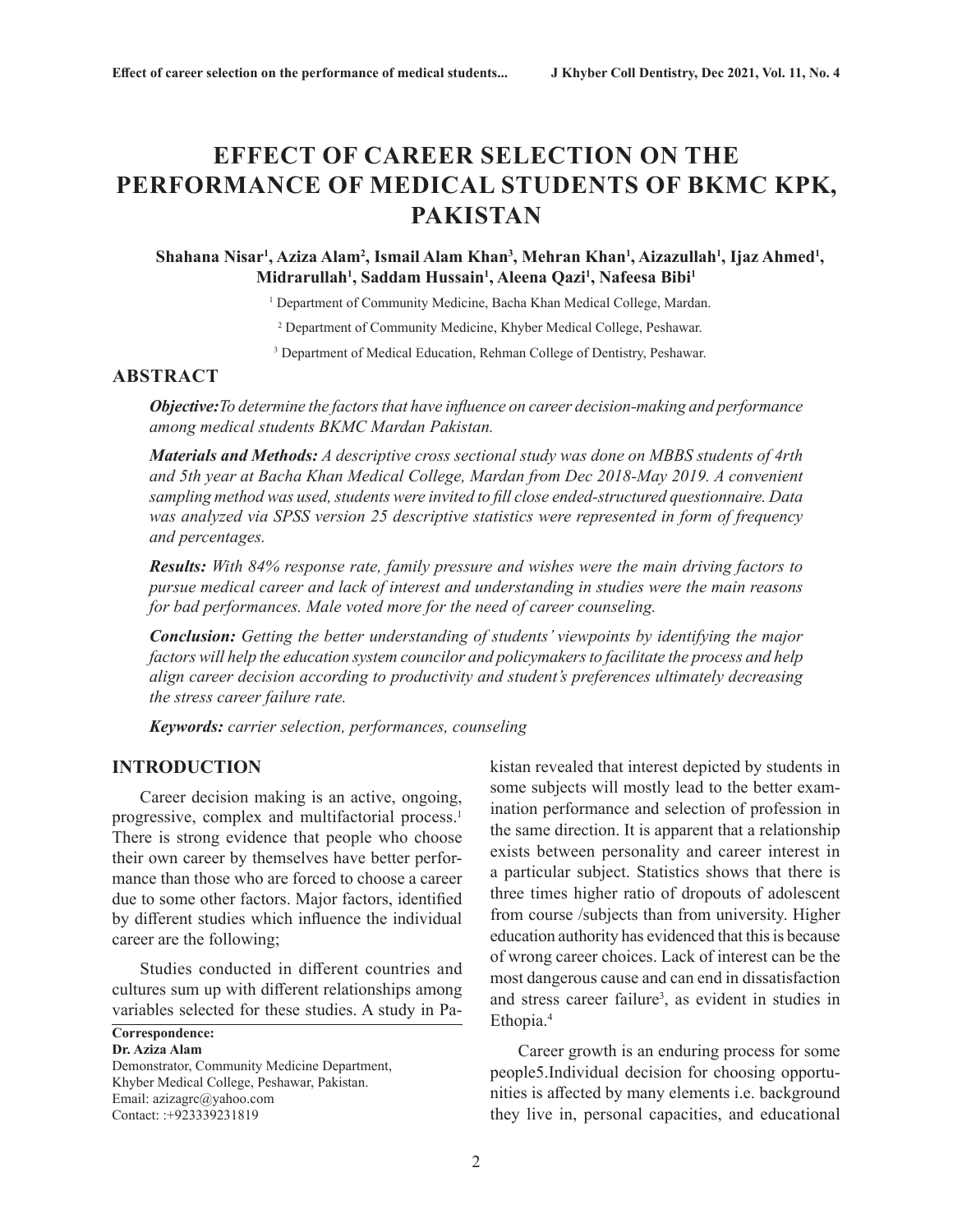level.6,7 Students always try to plan their careers for a secure future where job opportunities are the important factor that might prefer the career choice.<sup>8</sup> A good career selection enables students to feel contented in their job that leads to satisfaction.<sup>9</sup>

A study based on fourth year medical students found that career opportunities in combination with prestige are the most important factor in the decision making process of the surgical carrier selection.<sup>10,11</sup>

Most of the student chooses their career according to abilities and aptitude but some are lacking the skill and opted for certain easy elective courses. Most of them do not want to involve in the fields that may require hard work.12 TanujaAgarwala in India investigated 93 Indian candidates from management sciences discipline and concluded that principal influence is that of their father. Other more important factors are expertise, competencies and capabilities of students in career selection decision.13

Another element that is influencing their discussion of career selection process, is financial burdens faced by the individuals Ahmed Kerka, claims that piece of information utilized by person and financial resources at their disposal significantly influence individuals decision of carrier selection<sup>14</sup> A study found that prospects opened to an individual can add meaningfully in ones choice of desirable carrier.<sup>15</sup>

 A study in Pakistan reveals that interest in subject has strong and positive relationship with career choice that they make. Another study in Pakistan reveals that the attraction of early settlement also plays major a role in careerselection.<sup>14,16</sup>

Increasing demand of health care professionals require that they must be competent enough to tackle the increasing burden. We need doctors with greater efficacy and personal interest for health care. A study conducted in Pakistan by clearly shows that a career choice made by a person himself leads to not only job satisfaction but also greater efficacy.<sup>17</sup> The aim of the present study was to determine the factors effecting preferences of career choice among students of BKMC Mardan as not much studies have been done on said subject.

# **MATERIALS AND METHODS**

Descriptive cross sectional study was conducted from DEC 2018 TO MAY 2019 in Bacha khan Medical College Mardan, Khyber Pakhtunkhwa Pakistan. The study was carried out on students enrolled in BKMC, Mardan, who had cleared their Third year professional exams. The sample comprised of 45 students each from Fourth year and Final year MBBS, Making a total sample of 90 students. Convenient sampling technique was used.

Inclusion criteria included all the final year MBBS and fourth year MBBS students at BKMC Mardan, who had appeared in their Third professional medical exam. All those students who were absent or were unwilling to participate were excluded from the study. Incomplete questionnaires were also excluded from study.

Ethical approval was taken from the respective ethical committee of college Confidentiality of all information was maintained and used for research purpose only.

An oral consent was taken and data was collected via structured questionnaire with close ended questionnaire. Data was entered and analyzed via SPSS version 25 descriptive statistics were represented in form of frequency and percentages.

# **RESULTS**

Out of 90 administered questionnaires, our response rate was 84% i.e. 76 students. Incomplete questionnaires were excluded from study data. Out of 76 students, 38 were female students. Below are the responses of the student to the questionnaire.

**Table 1: Factors effecting decision selection and performances of medical students at BKMC**

| S.no.          | <b>Variables</b>                        | <b>Number of students (Percentage)</b> |
|----------------|-----------------------------------------|----------------------------------------|
|                | Selection of career by their own choice | 53 (69.74%)                            |
| $\overline{c}$ | Influencing factor                      |                                        |
|                | Family pressure and wish                | $24(31.56\%)$                          |
|                | Good score in SCC and HSSC              | $17(23.68\%)$                          |
|                | Competition with family members         | $6(7.89\%)$                            |
|                | To serve humanity                       | $5(6.58\%)$                            |
|                | My own passion                          | 18 (22.37%)                            |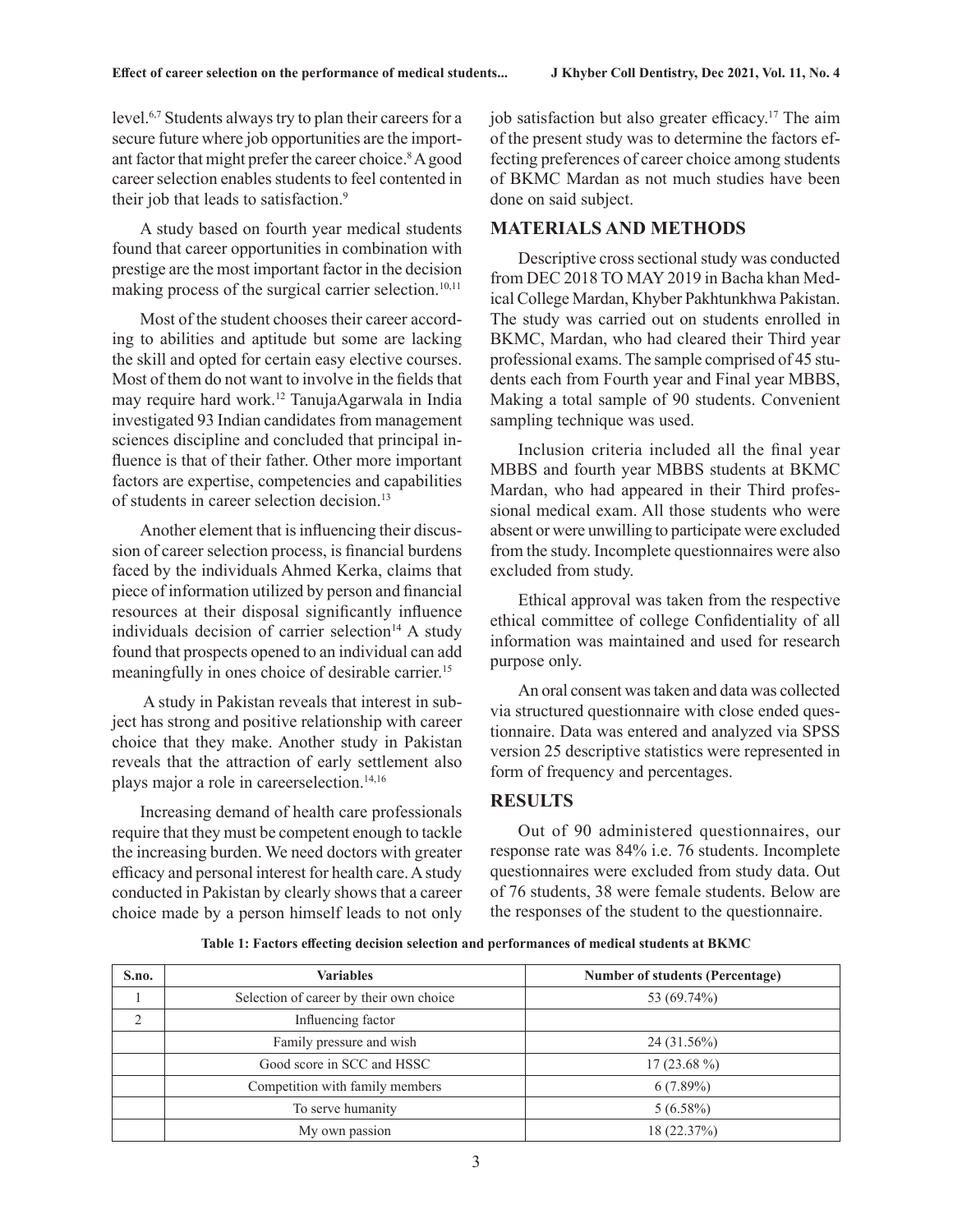| 3              | Interested in studies                            | 56 (73.7%)   |
|----------------|--------------------------------------------------|--------------|
|                | Not interested                                   | 20 (26.3%)   |
| $\overline{4}$ | Attendance                                       |              |
|                | > than 90% attendance                            | 41 (53.9%)   |
|                | 75-90% attendance                                | 29 (38.2%)   |
|                | 50-75% attendance                                | $2(2.6\%)$   |
|                | $<$ 50% attendance                               | $4(5.3\%)$   |
| 5              | Passing percentage in professionals exams        |              |
|                | 1st professional                                 | 11(14.17%)   |
|                | 2nd professional                                 | $12(15.8\%)$ |
|                | 3rd professional                                 | 11(14.7%)    |
| 7              | Hours of study per day                           |              |
|                | $\leq 1$ hour                                    | 46 (60.5%)   |
|                | 1-2 hours                                        | 20 (26.3%)   |
|                | 2-3 hours                                        | $7(9.2\%)$   |
|                | $>3$ hours                                       | 3(3.9%)      |
| 8              | Any change in opinion about career choices       | 27 (35.5%)   |
| 9              | Future plans after MBBS                          |              |
|                | continue medical studies                         | 60 (78.9%)   |
|                | teaching                                         | $3(3.9\%)$   |
|                | Select a field other than medical                | $7(9.2\%)$   |
|                | Not sure                                         | $6(7.9\%)$   |
| 10             | Career counseling is helpful in career selection |              |
|                | Yes                                              | 61 (80.3%)   |
|                | N <sub>o</sub>                                   | $5(6.6\%)$   |
|                | Up to some extent                                | 10 (13.2%)   |

### **DISCUSSION**

The aims and objectives of this study were to determine the factors influencing carrier selection of students, its impact on their studies and to evaluate the importance of carrier selection counseling. The study showed that 69.7% students chose their profession themselves while the remaining didn't want to study MBBS. Of those who chose profession by their own choice, the main reason was scoring high marks in Matric and F.Sc making 23.7%.A Passion to become a doctor was identified as the second strongest stimulus with 22.37% weightage.

Those who didn't choose their profession themselves, making 31.6%, most of them were pressurized by their family. A study carried out on career selection in Pakistan in Bahauddin Zikariya University Multan, evaluated five leading professions<sup>10</sup> which showed that 16 factors were involved of which growth opportunities was on top followed by occupational charm, self- esteem, inspiration and work related factors followed.

The study confirm our finding by identifying that highest number of students choosing their profession because of high marks in Matric and F.Sc. which corresponds to the study carried out by Redman and Wilkinson that clarifies career as the application of person's cognition and capabilities providing command over profession, timely work expertise and a basis of developing and battering business networks.

The study pointed out that about 8% of the students chose MBBS for money and good name that secures their future and provides them with a bright, secure and happy future that is in conjunction with study done at Allama Iqbal Medical college, Lahore that students always try to plan their careers for a secure future where job opportunities are the important factor that might prefer the career choice.<sup>16</sup>

Our study pointed out to the fact that 73.7%